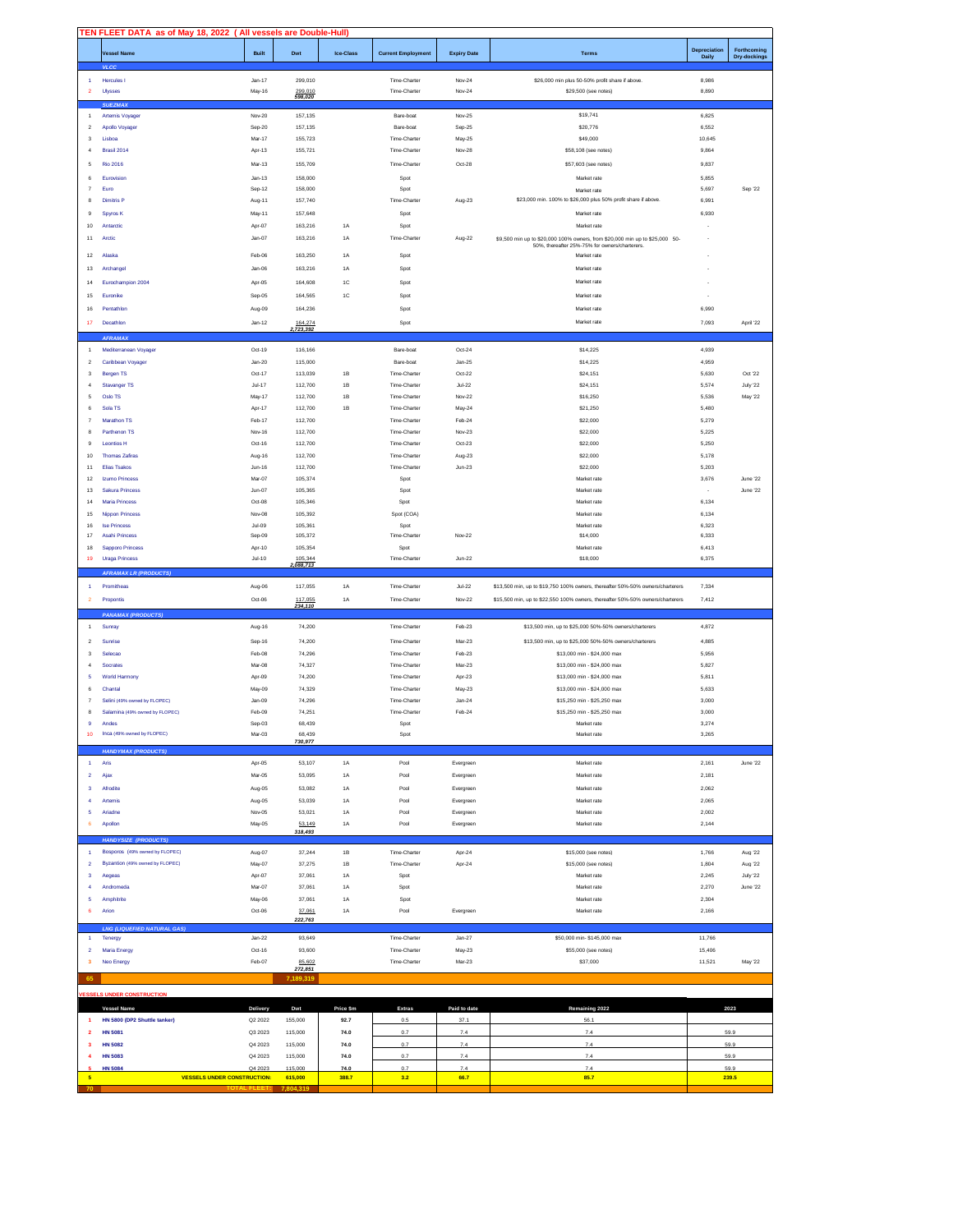# **NOTES TO DATA (May 18, 2022):**

*Except for any historical information included below, the matters indicated below are forward-looking and involve risks and uncertainties that could cause actual amounts to differ materially from those below. TEN undertakes no obligation to publicly update any forward-looking statements, whether as a result of new information, future events, or otherwise.*

# **Q1 crude spot rates remained at low levels, although with some recovery towards the end of the quarter.**

In Q1, 25 vessels were operating on time-charter, another 14 vessels were on time-charter with profit-share arrangements,7 vessels were in a pool and 20 vessels on the spot market.

# **Off-hire in Q1:**

Lost days on repositioning voyages: *Andes* :12, Euro:8, *Ise Princess* :10*, Inca* :29, *Andromeda* :11, *Aegeas:* 10 days. Lost days on drydocking/repairs: *Arctic* :50, *Arion:* 30, *Lisboa* :66, *Marathon TS* :43, *Parthenon TS* :15, *Sola TS* :14, *Neo Energy* :40 days.

### **Charters with escalation clauses and adjustments:**

*Maria Energy's* charter rate: Two years at \$55,000 plus optional periods (1st year at \$62,000, 2nd year at \$70,000 and 3rd year rate to be agreed). Ulysses: 1st year at \$29,000, 2nd year at \$29,500 and 3rd year at \$30,000 with one year option at \$35,000. For accounting purposes, minimum revenue is recognized on astraight line basis i.e. \$29,500. The time-charter rates for the shuttle-tankers *Rio 2016* and *Brasil 2014* have been adjusted and are further adjustable by a rate of \$200 per day to take account of rising expenses.

#### **Charters with alternative periods / determinable rates**

*Byzantion and Bosporos* :if vessels will trade CPP then charter period will be extended to April 2024*.*

# **Profit sharing arrangements:**

For vessels on a monthly profit-share arrangement, the profit-share is based on a commonly accessible index and therefore is determinable at any month end (Arctic, Sunray, Sunrise, Tenergy, Hercules I, Promitheas, Proponti For vessels on a six-monthly profit-share arrangement, the profit-share is determined on a fixed date by an independent brokers' panel at the end of the six months (Dimitris P. World Harmony, Chantal, Socrates, Selecao, Se Until the rate has been determined only the minimum rate is accounted for (minimums are shown on the preceding Fleet Data Sheet). Determination dates: Dimitris P-31 Dec and 30 June, World Harmony -23 April and 23 October. Chantal -10 June and 10 December. Socrates -7 July and 7 January. Selecao -30 July and 30 January. Selini-1 August and 1 February.

# **General and administrative expenses (our overhead costs) include:**

Management fees - monthly fees are \$27,500 per vessel, \$35,000 each for the three shuttle tankers and \$20,400 for four bareboat vessels.

Monthly fees for third party managed vessels, Ulysses, Hercules I, Eurochampion 2004, Maria Princess and Sapporo Princess are \$28,014, \$37,833 for LNG carriers Neo Energy and Maria Energy. \$30,833 for Tenergy. Management fees for *Afrodite* and *Ariadne* are \$27,500 and are managed by third party manager.

Administrative/office costs - audit/legal fees, director fees/expenses, investor relations costs, office supplies, advertising, project costs, D&O insurance, sundry.

Average total expenditure on Administrative/office costs per quarter is approx. \$1.5 million, excluding management awards.

| <b>Finance costs:</b> In Q1 expected finance costs are as follows:    |                 | <b>Smillion estimate</b> |
|-----------------------------------------------------------------------|-----------------|--------------------------|
| Loan Interest                                                         |                 | 9.5                      |
| Interest payable/(receivable) in Q1 on all interest rate swaps        |                 | 2.3                      |
| Loan expense amortization, bank charges, other finance costs expensed | Mostly non-cash | 0.9                      |
| Capitalized interest (four vessels under construction)                |                 | (0.2)                    |
| Bunker hedges (non-hedging criteria) valuation movements positive     | Non-cash        | 1.9                      |
| Bunker hedges cash payable                                            |                 | (9.9)                    |
| Total expected finance costs                                          |                 |                          |
| <b>Interest income:</b> No interest income is expected in Q1.         |                 |                          |

#### **New deliveries (See table)**

On January 12, the Company acquired its new building 174,000 cbm LNG carrier named *Tenergy.*  On June 30, 2022, the Company is expected to take deilvery of its new building DP2 Shuttle tanker. The Company has under construction four dual fuel LNG powered aframax tankers, which expected to be delivered in 2023. The Company's equity contribution for five vessels under construction amounts to \$39.0 million, as of March 31, 2022. Debt financing, including pre-delivery financing, of \$74.5 million has been agreed for the shuttle tanker HN 5800. The amount of \$27.8 million has been drawn to date.

**Sale of vessels:** On April 12, 2022, the Company concluded the disposal of the vessel *Proteas* to an unaffiliated third party.

| Liauidity:                                                                  |                               |
|-----------------------------------------------------------------------------|-------------------------------|
| Loan movements in Q1:                                                       | <b><i><u>Smillion</u></i></b> |
| Outstanding debt at December 31, 2021 (before deducting financing expenses) | 1.380.6                       |
| Drawdowns                                                                   | 71.3                          |
| Scheduled repayments                                                        | (42.8)                        |
| Prepayments                                                                 | (75.5)                        |
| Expected outstanding debt at March 31, 2022                                 | 1,333.6                       |

Expected annual loan amortization, based on the current schedule, including recent refinancings and prepayments (in US\$ millions):

|                      | 2022 | 2023 | 2024 | 2025 | 2026 |
|----------------------|------|------|------|------|------|
| Scheduled repayments | 118  | 160  | 180  | 92   | 88   |
| Balloons             |      | 83   | 103  | 170  | 130  |
|                      | 132  | 243  | 283  | 262  | 218  |

It is expected that all balloons will be refinanced.

In Q4, time-chartered vessels generated enough revenue to cover all cash expenses, as follows:

|                                                               | <b><i><u>Smillion</u></i></b> |  |
|---------------------------------------------------------------|-------------------------------|--|
| Revenue generated by vessels on time-charter, net of off-hire | 80.2                          |  |
| Operating Expenses (all fleet)                                | 44.5                          |  |
| <b>Commission Expenses</b>                                    | 5.2                           |  |
| Charter-in hire                                               | 8.8                           |  |
| <b>Finance Expenses</b>                                       | 8.6                           |  |
| Overhead expenses                                             | 7.2                           |  |
| Total cash expenses                                           | 74.3                          |  |